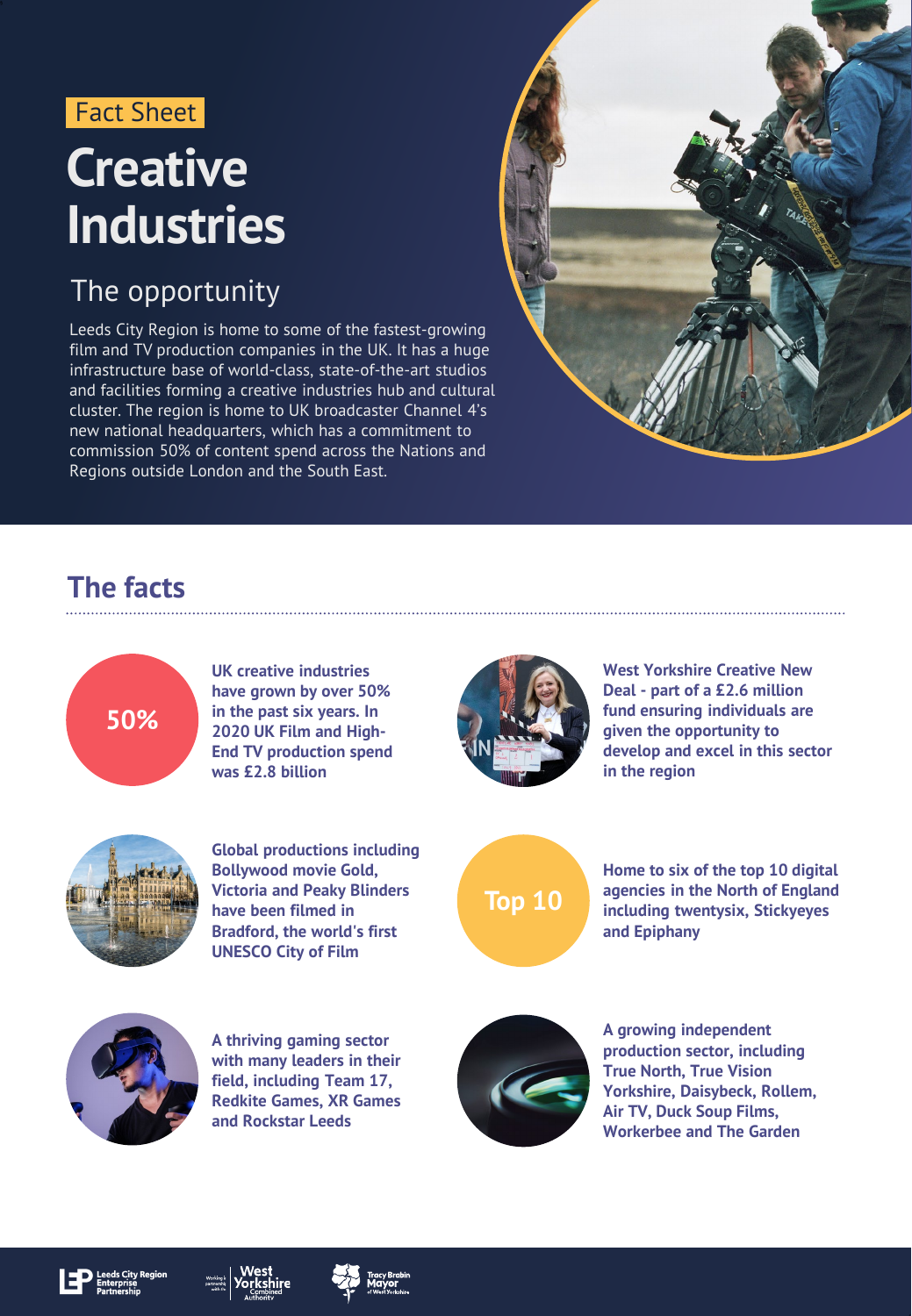### **Key Organisations**

# **PRODUCTION**  $P\Delta R$

Europe's largest live rehearsal complex where the world's iconic music production stages are made. Production Park has been used by artists such as Katy Perry, Lady Gaga, and Hugh Jackman, as well as the Brit Awards, F1 teams, and for art installations at the Olympics and the Louvre.



DAZN is a digital leader in global sports media, one of the fastest growing sports media companies in the world, and have developed the world's first pure sport live and on-demand streaming service. Investing in Leeds as one of the UK's most influential media hubs, the media centre in Leeds houses employees from across DAZN Group's consumer brands, including sports website Goal and the DAZN streaming service, which is available in seven countries and is also set to launch in Spain and Brazil.



National HQ based in Leeds, home to commissioning departments covering comedy, daytime, drama, entertainment & live events, E4, factual, popular factual and sport. The newly formed Digital Creative Unit, focuses on delivering content for social and digital platforms.



"I've been blown away by the welcome we have received here – it has been astonishing. I even had colleagues from the LEP offer to help me house hunt! It's just such a vibrant region – there's always something going on." Sinead Rocks, Managing Director, Nations & Regions at Channel 4